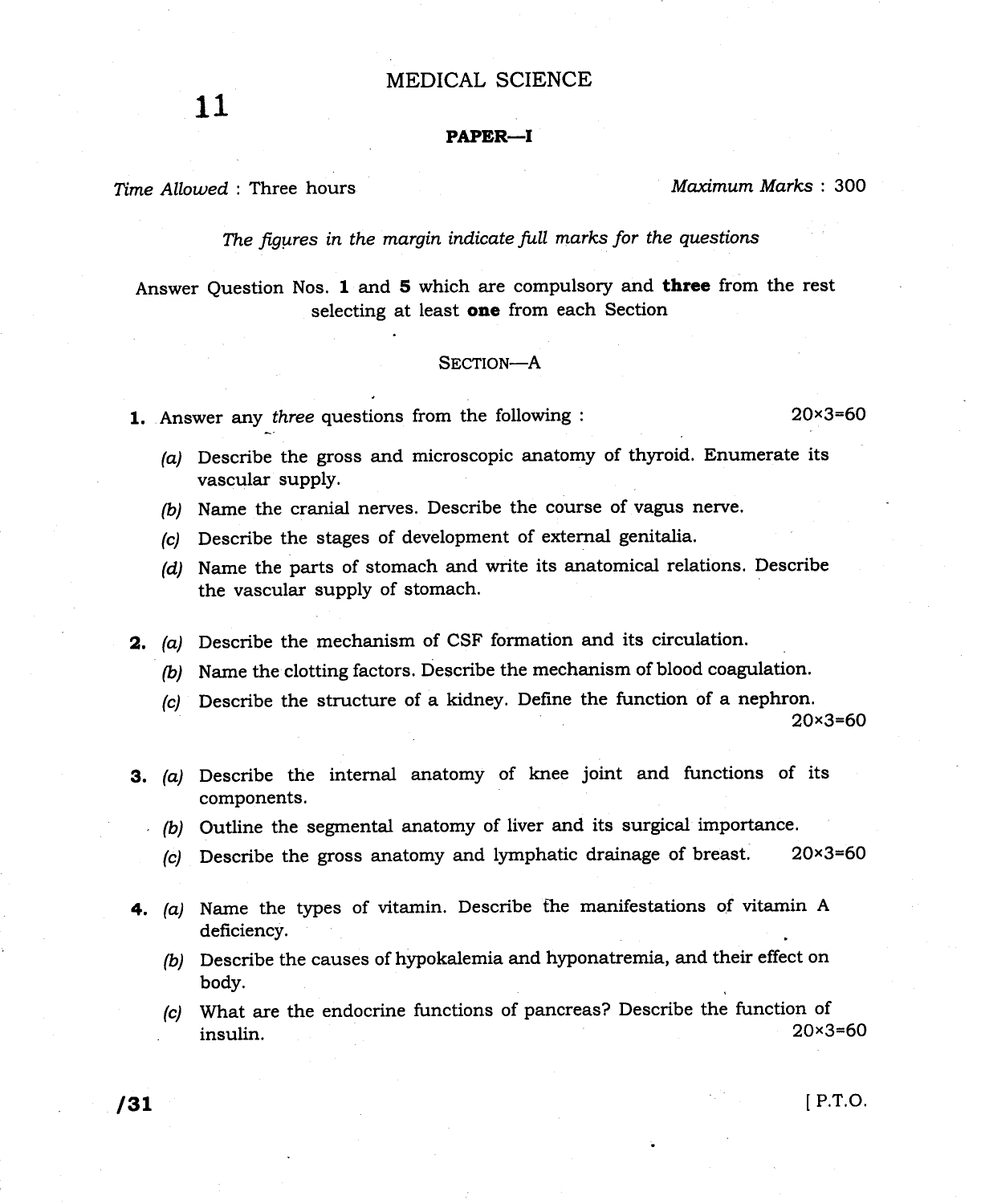**5.** Answer any *three* questions from the following :  $20 \times 3 = 60$ 

.

 $\label{eq:1} \mathcal{L}(\mathbf{r}) = \frac{1}{\sqrt{2}} \mathcal{L}(\mathbf{r})$ 

- (a) What is a goitre? Describe the pathogenesis of a thyroid nodule. What are its complications?
- (b) What are  $\beta$ -lactams? Name the fourth-generation cephalosporins and write on its antimicrobial activities and side effects,
- (c) Differentiate between suicidal death and homicidal death. How do you proceed to examine the cause of death?
- (d) What are the modes of infection of Entamoeba histolytica? Describe its effect on intestine.
- 6. (a) Name the malignant tumours of bone. How do you investigate a malignant bone tumour?
	- $(b)$  Classify analgesics. Describe different types of non-narcotic analgesic. What are the mode of action and side effects of non-narcotic analgesics?
	- (c) Name the malarial parasites. Describe the life cycle of malarial parasite.

20x3=60

- 7. (a) Define rape. How do you examine a rape victim?
	- (b) Describe common organisms involved in abdominal sepsis. Describe the sensitive antimicrobials used in gram-negative sepsis.
	- (c) Classify antihypertensives. Describe newer antihypertensives and their root of action.  $20 \times 3=60$

8. (a) Name the malignant hepatic tumours. How do you investigate a malignant lesion of liver?

- (b) Name the aminoglycosides. Describe their mode of action and effect on different organs.
- (c) Classify mycobacteria. Discuss the manifestations and describe the course of treatment of cutaneous tuberculosis. 20x3=60

\*\*\*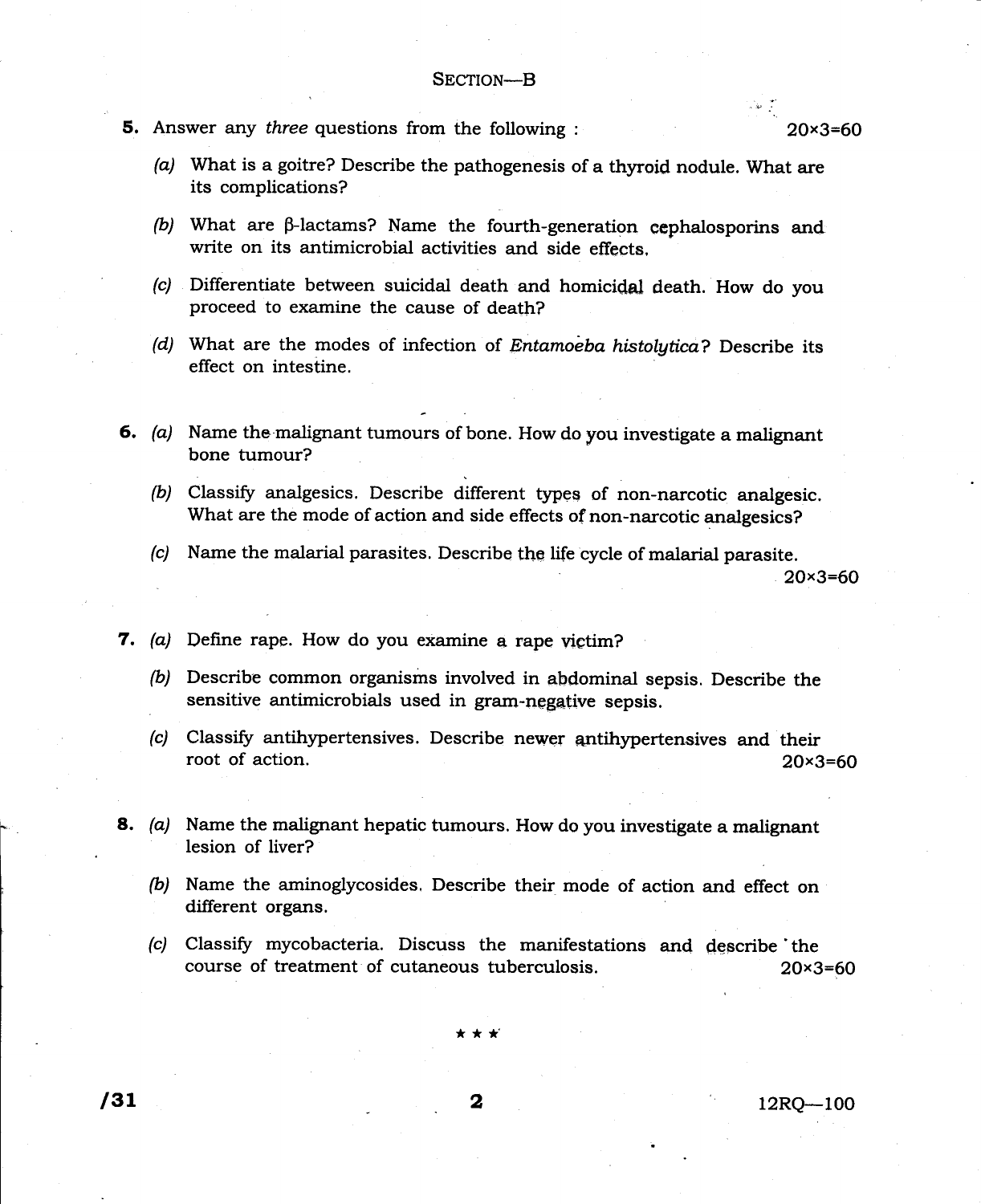## . MEDICAL SCIENCE

# $18$  PAPER-II

Time Allowed : Three hours and the material method of the Maximum Marks : 300

The figures in the margin indicate full marks for the questions

Answer Question Nos. 1 and 5 which are compulsory and **three** from the rest selecting at least one from each Section

## SECTION-A

**1.** Answer any *three* questions from the following : 20x3=60

- $(a)$  Classify protein-calorie malnutrition. Describe the etiology, symptoms and treatment of kwashiorkor.
- (b) What are different types of pneumonia? Describe the clinical features and treatment of bronchopneumonia.
- (c) What is Bell's palsy? How do you diagnose and treat Bell's palsy? Discusq its prognosis.
- (d) What is an eczema? Describe its causes and management.
- 2. (a) Define rheumatoid arthritis. Describe differential diagnosis and management of rheumatoid arthritis.
	- (b) Mention the causes of congestive cardiac failure. Describe the symptoms and treatment of congestive cardiac failure.
	- (c) Describe the causes, symptoms and diagnosis of acute pyelonephritis . 20x3=60
- 3. (a) Describe the causes, diagnosis and management of subarachnoid haemorrhage.
	- (b) Name the congenital valvular diseases of heart. Name the anomalies in Fallot's tetralogy. Describe the management of Fallot's tetralogy.
	- (c) What are common convulsive disorders in children? Name the types of epilepsy and outline its management. 20x3=60